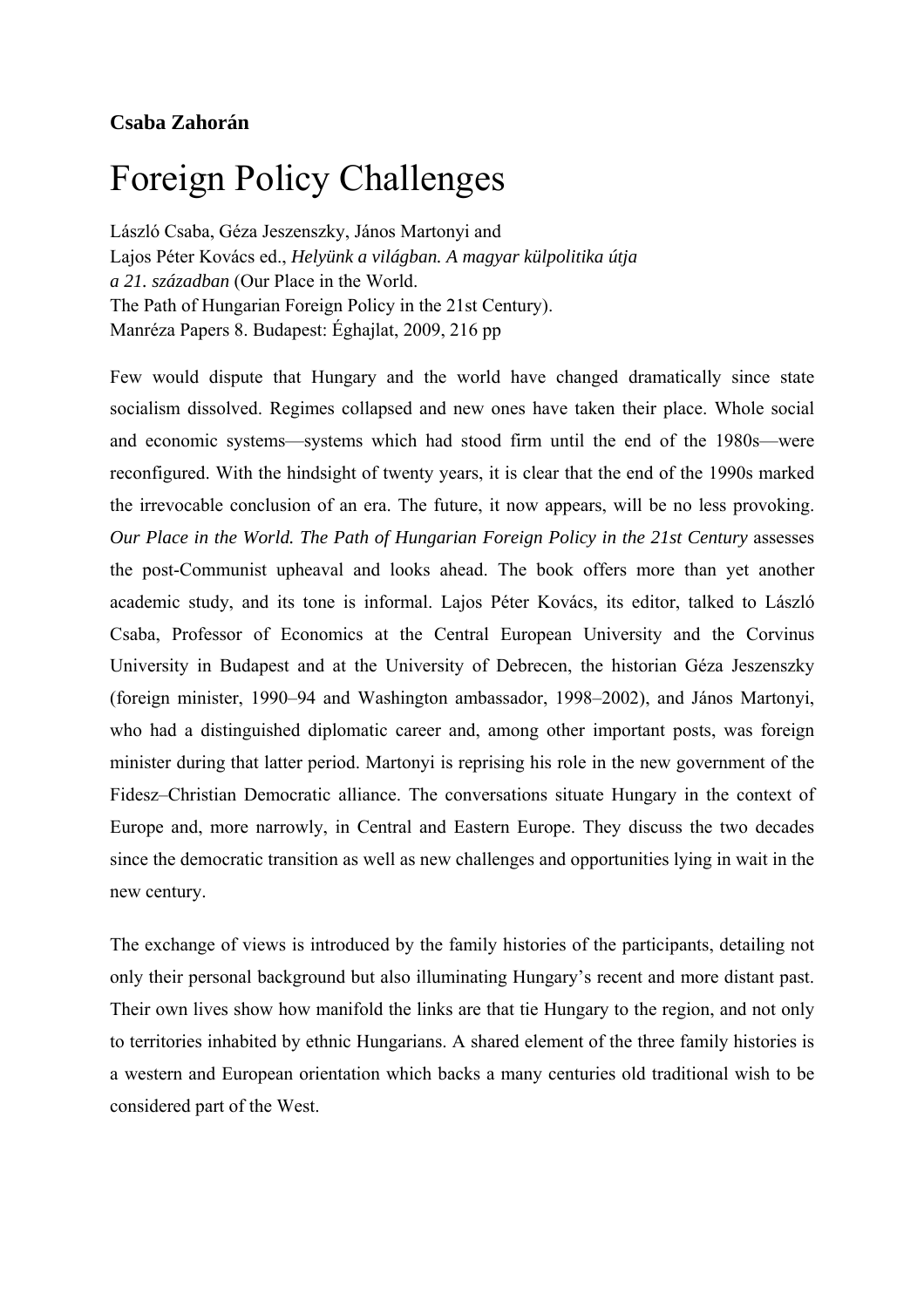It is hardly surprising that a whole chapter is devoted to Trianon, a traumatic peripeteia for Hungarians. It continues to cast a long shadow ninety years after the peace treaty that forced Hungary to give up two thirds of its territory. Here, Géza Jeszenszky takes the lead. A historian and diplomat, Jeszenszky has confronted the costs of Trianon on many occasions. He brings into focus Hungary's negative image abroad at the start of the 20th century<sup>1</sup> and the role this picture played in the period leading up to Trianon. In itself, this provides a useful lesson for the present day. László Csaba approaches this sensitive question from a different angle, discussing the discrepancies between the often emotional reactions of people and the views of historians. In the subsequent chapter, "Desires and Dead Ends", Martonyi and Jeszenszky discuss the dangers posed by a misleading national identity and revisionist "national daydreaming". Csaba stesses that Hungarians are bad at facing up to the past and the scarcity of public debate is lamentable; a clear-eyed view would help Hungarians surmount the obstacles of such odd catchphrases as "the sinful nation."<sup>2</sup> Martonyi offers an outline of ideas about how Hungarian communities outside Hungary's borders can survive while leaving them the freedom to live life however they please.

The fate of Hungarian communities beyond the borders is a central subject which returns over several chapters. This fate is important not only to Hungarian national identity and public thinking. It also has an impact on Hungary's relationship with its neighbours, as well as being a seminal feature of cooperation in Central Europe. However, the situation of Hungarian minorities—despite all the achievements of Euro-Atlantic integration—is strongly dependent on the political setup in the mother country. Hungary is sometimes an initiator in this area (an example is the Act of 2001 on Hungarians Living in Neighbouring Countries). But usually it is the other way round, and Hungarian diplomacy is forced to react to measures taken by neighbours. As far as Hungarian–Slovak relations are concerned, Martonyi insists that "they have been shaped by Bratislava for the past 20 years."<sup>3</sup>

The issue of Hungarian minorities is also addressed in the chapter "Autonomy or Regionalism?" For the Hungarian intelligentsia, the inadequacy of concepts related to autonomy has underpinned disillusionment with the transition to democracy in Central and Eastern Europe. Hungary and the Hungarian elites abroad regard self-governance— which has worked well in several places in western Europe—as the best way to serve Hungarian minorities and the region's stability. The majority populations of neighbouring countries on their part see it as an infringement on sovereignty and an attack on their interests. Csaba sees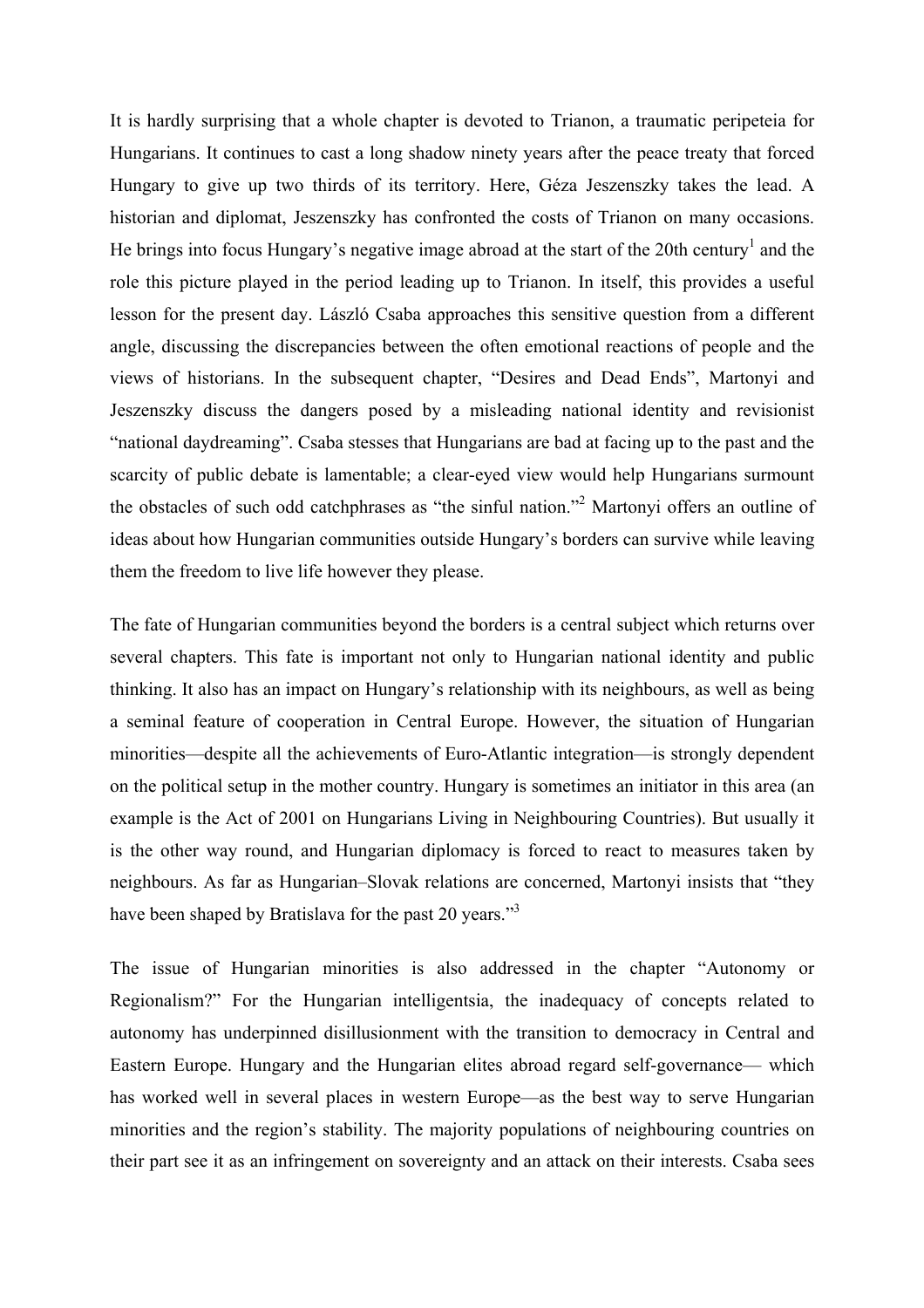little hope for autonomy; it would be more pragmatic to work towards economic integration while restoring transport and other types of cooperation between regions now divided by frontiers.

Jeszenszky mentions that despite initial high hopes and aspirations at the start of the 1990s, support for strivings for autonomy on the part of the European Union, too, has lost priority status. He confronts autonomy-based-on-separation with multiculturalism, citing several negative examples as to why the latter has proven illusory in resolving ethnic conflict. In his opinion, autonomy should be the way forward in our region, even if western European attitudes are often controversial, something that János Martonyi also emphasizes. Csaba, too, highlights the ambiguous results of multiculturalism, calling attention to the dangers in stalling real integration. In addition to foreign examples, Csaba also refers to the colossal task of integrating the Roma, a problem particularly acute in north and eastern Hungary, and generally in the countryside.

Under the heading "Hopes and Realities after the Regime Change", talk centres on the global political implications of the collapse of the Soviet bloc in Central and Eastern Europe. Jeszenszky and Martonyi give particularly interesting insights into the West's ambiguous reception of the transition to democracy. Mention is made of the global political role of the US, too, while Csaba focuses more on the conflicts and problems which emerged after the Cold War. Csaba holds that we must face up to the fact that many events and processes in the world are beyond our control, often even unpredictable. The emergence of this more unpredictable, multipolar world has triggered the appearance of new challenges, such as transnational crime and disease, terrorist networks and the danger of internet abuse. In the chapters "Changing Power Relations" and "A Dangerous World" he adds to the list demographic problems and value system crises.

Present-day Hungarian society is examined through the prism of its past tribulations, but instead of dwelling on loss, an examination of how possible future breakdowns can be averted follows. Csaba offers glaring facts and figures as the backdrop to past tragedies, but Hungarian society, he argues, should get over the emotional blow of such losses which cloud its mentality. He draws a startling comparison between post-civil-war Greece or Spain and Hungary after the change of regime.<sup>4</sup> After the transition Hungary did not experience armed conflict but, he insists, divisions here are greater than in those countries after their civil wars. The last three chapters feature separate tête-à-têtes between the editor and contributors. First,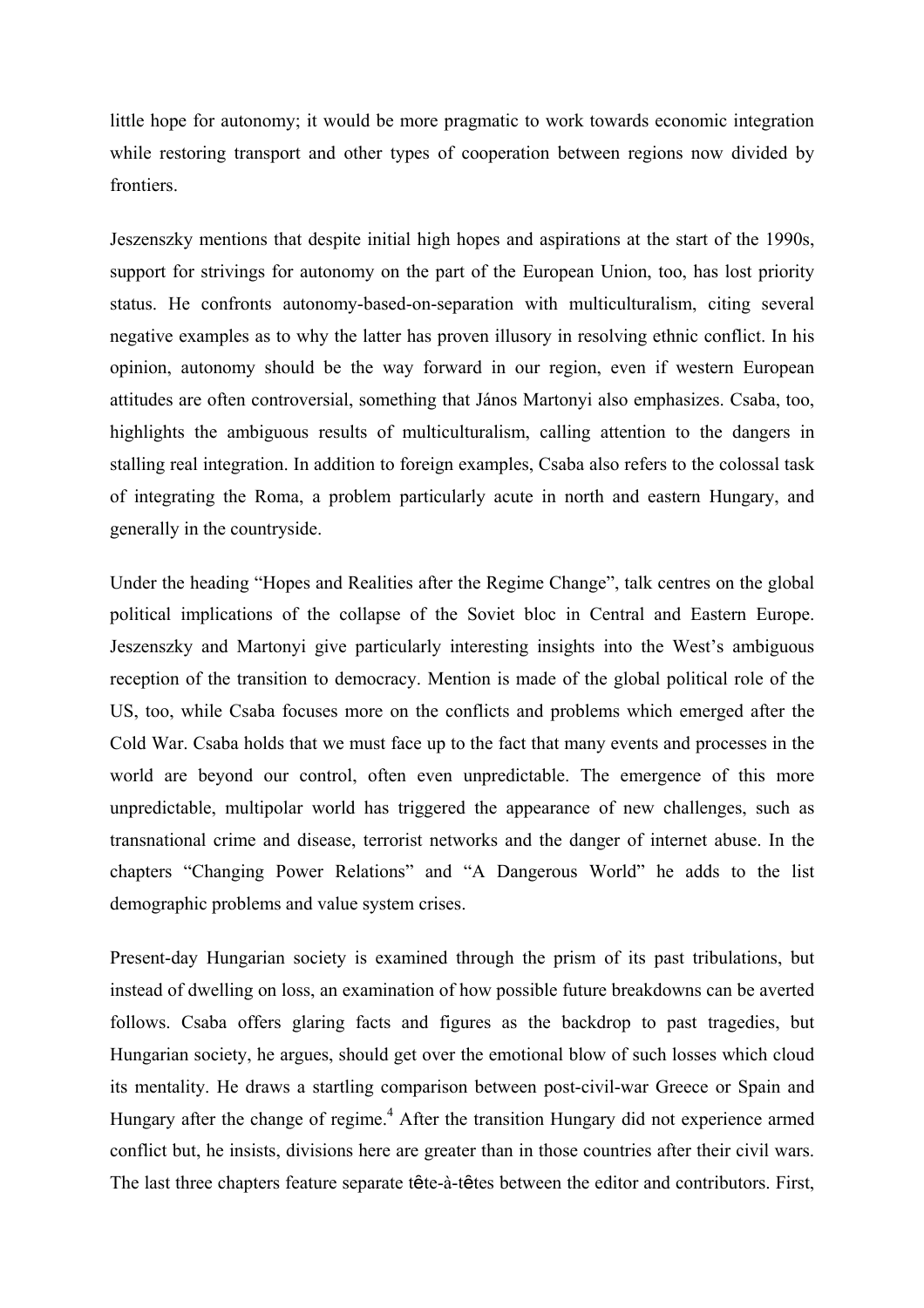János Martonyi expresses his view that during Hungary's Socialist-Liberal coalition in 2002– 2010, a consensus on foreign policy built up over the preceding ten years disintegrated, and now a new national strategy is needed. The Gabčikovo dam and EU accession are mentioned as well. Csaba recalls the regime change from an economic point of view, focusing on the "double game" of the West and the International Monetary Fund targeting the thawing of the Hungarian regime in the 1980s<sup>5</sup>. Jeszenszky highlights the minority question, while touching on another intriguing problem—chances for a potential revision of borders after 1990. To show how unrealistic this is he brings forth objective arguments: Hungary's limited opportunities and the changed ethnic composition since Trianon, but he also points out a "total lack of inclination on Hungary's part to fight any kind of battle since 1990."6 For all the above reasons the Hungarian government has not taken up the issue of border revision despite receiving plenty of criticism in this respect, both from Hungarian minorities in the neighbouring countries and within Hungary. Much attention is devoted to the personality and politics of József Antall, Hungary's late first prime minister, to whom the book is dedicated. The book covers several further themes, as the conversation of participants— all of whom possess wideranging knowledge and rich professional and life experiences—wanders off in all directions. However, the discussion does not fall apart. The dangers of using an informal genre are alleviated partly thanks to the superb editing and partly to the clarity of argumentation demonstrated by the participants, as they illustrate their thoughts with clear examples and related experiences throughout. The message is thus easily absorbed and makes the text an enjoyable read. Another welcome factor not to be overlooked is that the guests, owing to their dissenting political and world views, often assess or criticize, but they do this in a reserved style and with a sense of proportion at all times.

*Our Place in the World* makes interesting reading. Its aim is not to dazzle the reader with new theories or revolutionary proposals, but to provoke thinking on the events of past and present, while illuminating interconnections and context. It does not strive to teach, but there is much here to learn from.

1 Jeszenszky has written a book on the topic: *Az elveszett presztízs. Magyarország megítélésének változása 1894–1918* [Lost Prestige. Changes in the Image of Hungary 1894– 1918]. Budapest: Magyar Szemle Alapítvány, 1994.

 $^{2}$  p. 52.